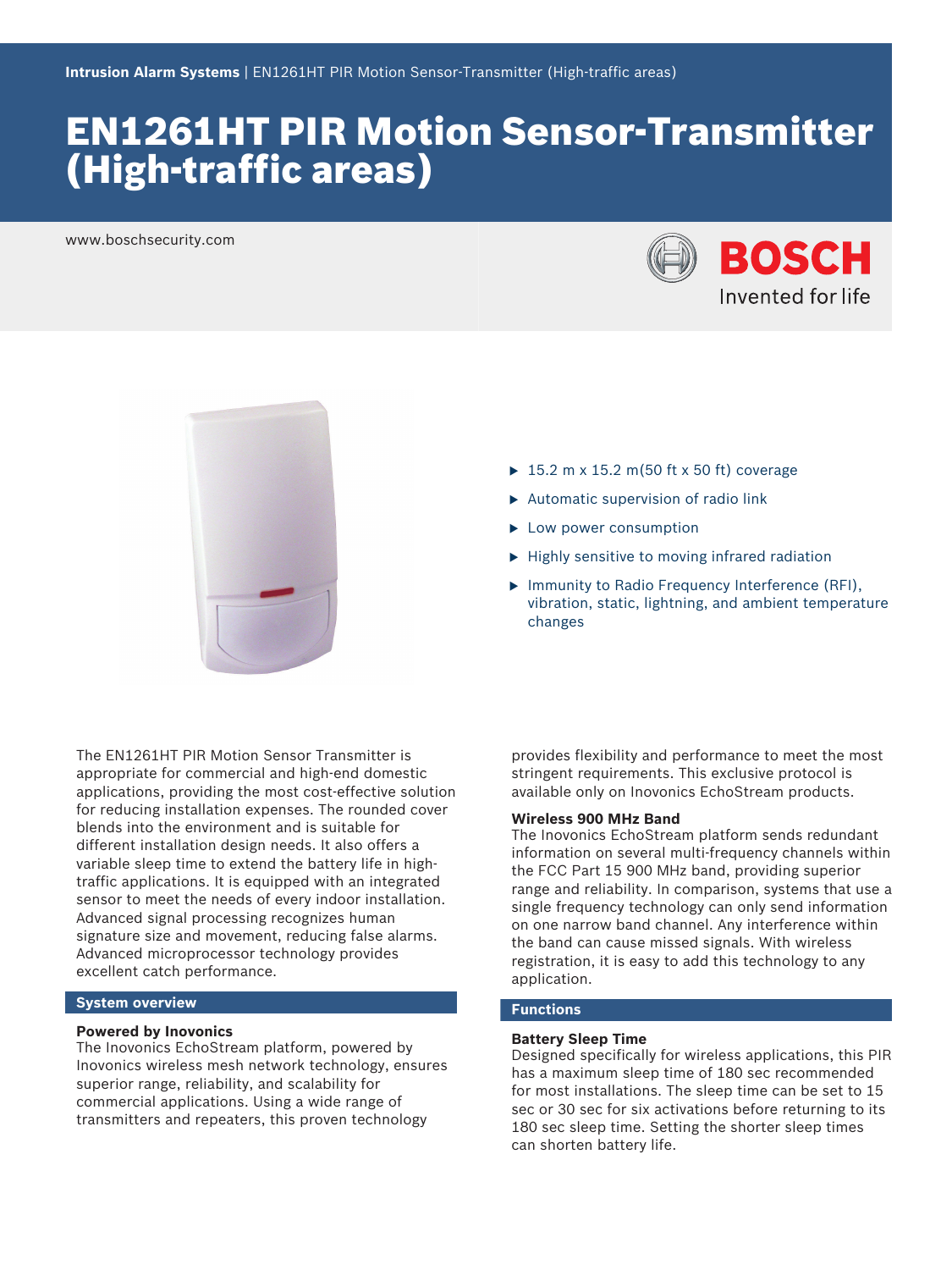#### **Supervision**

The cover tamper and battery activity are supervised. Monitoring helps ensure reliable operation.

### **Wall and Cover Tampers**

The optional wall tamper switch provides increased security and is ideal for high end residential applications. The wall tamper switch notifies the system when the transmitter is removed from its mounted surface. The cover tamper switch notifies the system when an intruder attempts to remove the sensor cover.

# **Pet Immunity**

It is immune to pets up to 15 kg (33 lb) in weight and 30.5 cm (12 in.) in height.

# **Certifications and approvals**

Inovonics Wireless Corporation holds the following approvals:

# FCC Conforms to FCC Part 15 regulations

# **Installation/configuration notes**

#### **Compatibility Information**

The EN1261HT PIR Motion Sensor Transmitter is compatible with the following products:

### **Receivers**

| EN4016SK | <b>Survey Receiver</b> |
|----------|------------------------|
| FN4200   | Serial Receiver        |
| FN4204R  | <b>LED Receiver</b>    |
|          |                        |

# **Repeater**

EN5040-T High-power Repeater

### **Mounting Height and Coverage Patterns**

Mount the sensor‑ transmitter at a height between 2.1 m and 2.7 m (7 ft to 9 ft).

The coverage patterns for the standard lens are as follows:

# **EN1261HT Standard Coverage**



0 m 0 m 2 m 2 m 4 m 6 m  $0<sup>ft</sup>$ 7.9 ft 8 m 10 m 12 m 13 ft 26 ft 39 ft  $16 m$  $52$  ft<br>- 13 ft  $4 \text{ m}$   $\rightarrow$  13 ft 2.4 m 50 ft 15.2 m

| Side View: 2.4 m x 15.2 m (7.9 ft x 50 ft) |
|--------------------------------------------|
|--------------------------------------------|

#### **Parts included**

| Quantity | Component                                     |
|----------|-----------------------------------------------|
|          | Sensor-transmitter with cover and wall tamper |

1 3.0 V lithium battery

# **Technical specifications**

#### **Electrical**

| Power:                  | 3.0 V, 2.2 Ah                                                                                                                                                                                       |
|-------------------------|-----------------------------------------------------------------------------------------------------------------------------------------------------------------------------------------------------|
| Battery Replacement:    | BAT610 High-traffic PIR Replacement<br><b>Battery</b>                                                                                                                                               |
| Battery Life (Average): | 4 years. Typical battery life shown is for<br>supervised operation using<br>recommended check-in times. The<br>battery life of a PIR sensor is highly<br>dependent on traffic in its coverage area. |
| Sleep Time:             | Variable - has a maximum sleep time of<br>180 sec; choosing lower sleep times can<br>shorten battery life.                                                                                          |
| <b>Environmental</b>    |                                                                                                                                                                                                     |
|                         |                                                                                                                                                                                                     |

| Relative Humidity:       | Up to 90%, non-condensing                                                  |
|--------------------------|----------------------------------------------------------------------------|
| Temperature (operating): | $-20^{\circ}$ C to $+60^{\circ}$ C<br>$(-4^{\circ}$ F to $+140^{\circ}$ F) |

#### **Mechanical**

| Dimensions: | 11.4 cm $\times$ 6.4 cm $\times$ 4.1 cm                   |
|-------------|-----------------------------------------------------------|
|             | $(4.5 \text{ in. x } 2.5 \text{ in. x } 1.6 \text{ in.})$ |

# **Transmission Characteristics**

| Frequency:                                         | 902 MHz to 928 MHz                                               |
|----------------------------------------------------|------------------------------------------------------------------|
| Radio Frequency<br>Interference (RFI)<br>Immunity: | Greater than 30 V/m for frequencies<br>between 26 MHz and 1 GHz. |

### **Trademarks**

Trademark names are used throughout this document. In most cases, these designations are claimed as trademarks or registered trademarks in one or more countries by their respective owners. Rather than placing a trademark symbol in every occurrence of a trademark name, Bosch Security Systems, Inc. uses the names only in an editorial fashion and to the benefit of the trademark owner with no intention of infringing the trademark.